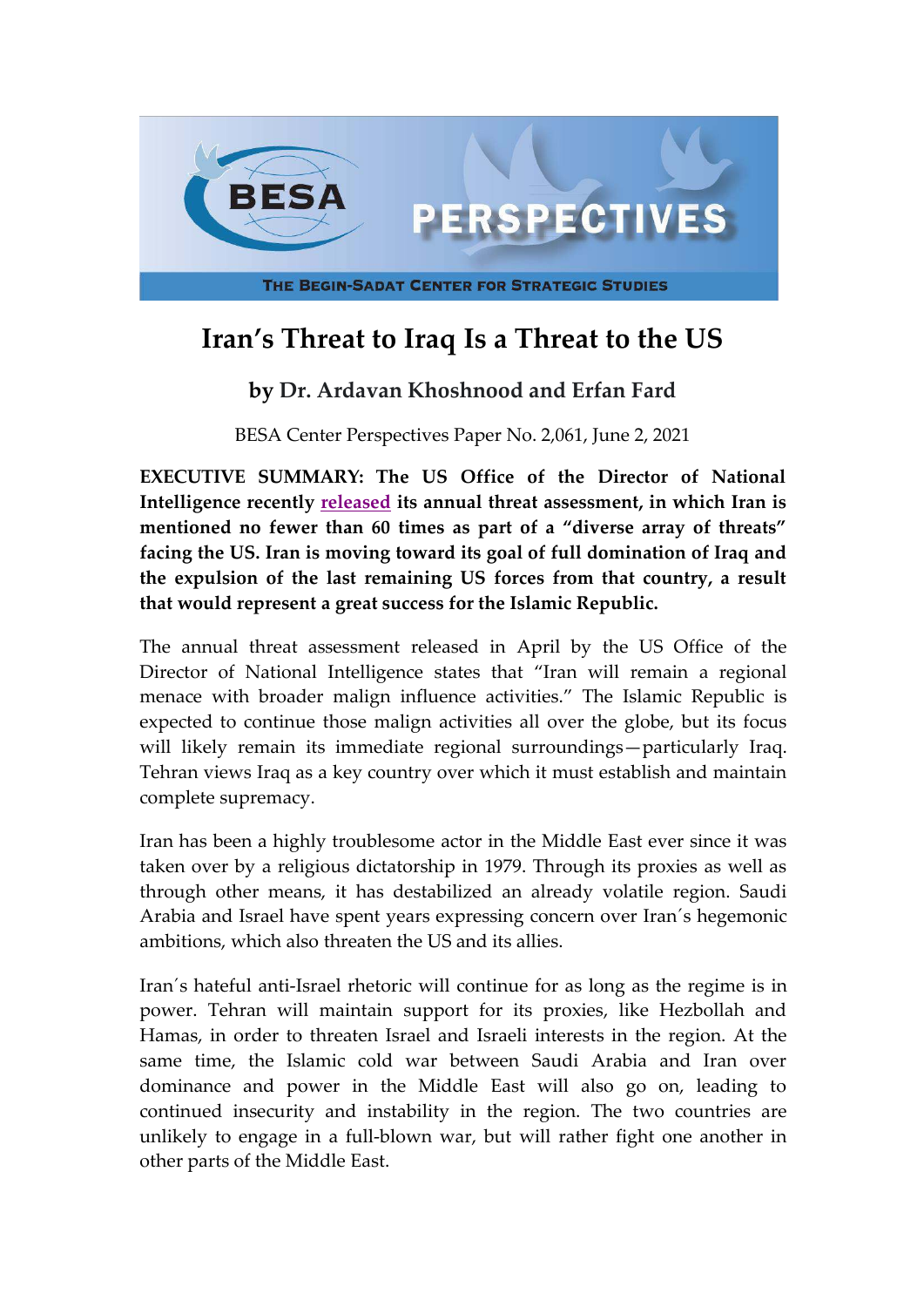The Saudi-Iranian conflict will see an increasingly aggressive Riyadh and a willingness in Tehran to pour more and more of its energies and resources into sectarianism, radicalism, and terrorism. Iraq will likely be the unfortunate victim of these geopolitical and political-security conflicts.

Ever since the fall of the Baathists, Iraq has been victimized by Iran. The Islamic regime is highly [active](https://theintercept.com/series/iran-cables/) in that country. The Quds Force of the Islamic Revolutionary Guard Corps (IRGC-QF) and the Iranian Ministry of Intelligence (MOI) monitor and manipulate Iraq's internal affairs. Iraqi sovereignty is assaulted by Iran on a daily basis.

Iraq has great political and religious significance for Iran, not least with respect to the axis of Qom-Najaf, the two main Shiite centers of the world. For Iran, controlling Iraq means controlling a large Shiite-majority country. Iraq is not only of geopolitical interest to Iran but fits its ambitions of exporting the revolution and sending Shiism throughout the world.

Ever since the US invasion of Iraq and the overthrow of Saddam Hussein, Iran´s main objective in Iraq has been to expel the Americans from Iraqi soil. The IRGC-QF, which plays an [instrumental](http://www.cejiss.org/issue-detail/knoshnood2020) role in the foreign policy of the Islamic Republic, has been given this critical mission. By supporting different factions, militias, and politicians, as well as by conducting covert operations inside Iraq, Iran aims to destabilize the country to such a degree that the people's faith in the American forces will be diminished.

If it succeeds at expelling all remaining US forces from Iraq, Iran will be in full control of the country, which would represent a major political and security victory for the Islamic regime. Iran has shown itself to have the upper hand in Iraq. This was apparent as long ago as 2005, when American troops lost control over the country. The CIA has said that most terrorist groups and militias in Iraq are under the control of the IRGC-QF.

While Iran-backed groups fomented chaos in Iraq, the CIA established closer contacts with the Kurdish authorities and intelligence apparatus. The Islamic regime in Iran also has close contacts among the Kurds, however, specifically the [Barzani](https://www.mashreghnews.ir/news/574007/%D8%AF%DB%8C%D8%AF%D8%A7%D8%B1-%D9%88%D8%B2%DB%8C%D8%B1-%D8%A7%D8%B7%D9%84%D8%A7%D8%B9%D8%A7%D8%AA-%D8%A7%DB%8C%D8%B1%D8%A7%D9%86-%D8%A8%D8%A7-%D9%85%D8%B3%D8%B9%D9%88%D8%AF-%D8%A8%D8%A7%D8%B1%D8%B2%D8%A7%D9%86%DB%8C) clan. The Iranian MOI in Iraq is believed to be based in Erbil, the capital of Iraqi Kurdistan.

As Tehran's support for Iraqi Shiites grew, Iraqi Sunnis were increasingly sidelined. Both Ankara and Riyadh tried, at least initially, to support the Sunnis of Iraq, but neither could compete with Tehran's dominance over the country. This is especially true of Ankara, as Iran has occasionally [backed](https://www.dailysabah.com/politics/news-analysis/iran-pkk-cooperation-exposed-over-sinjar-operation-experts) the Kurdish terrorist organization PKK against Turkey.